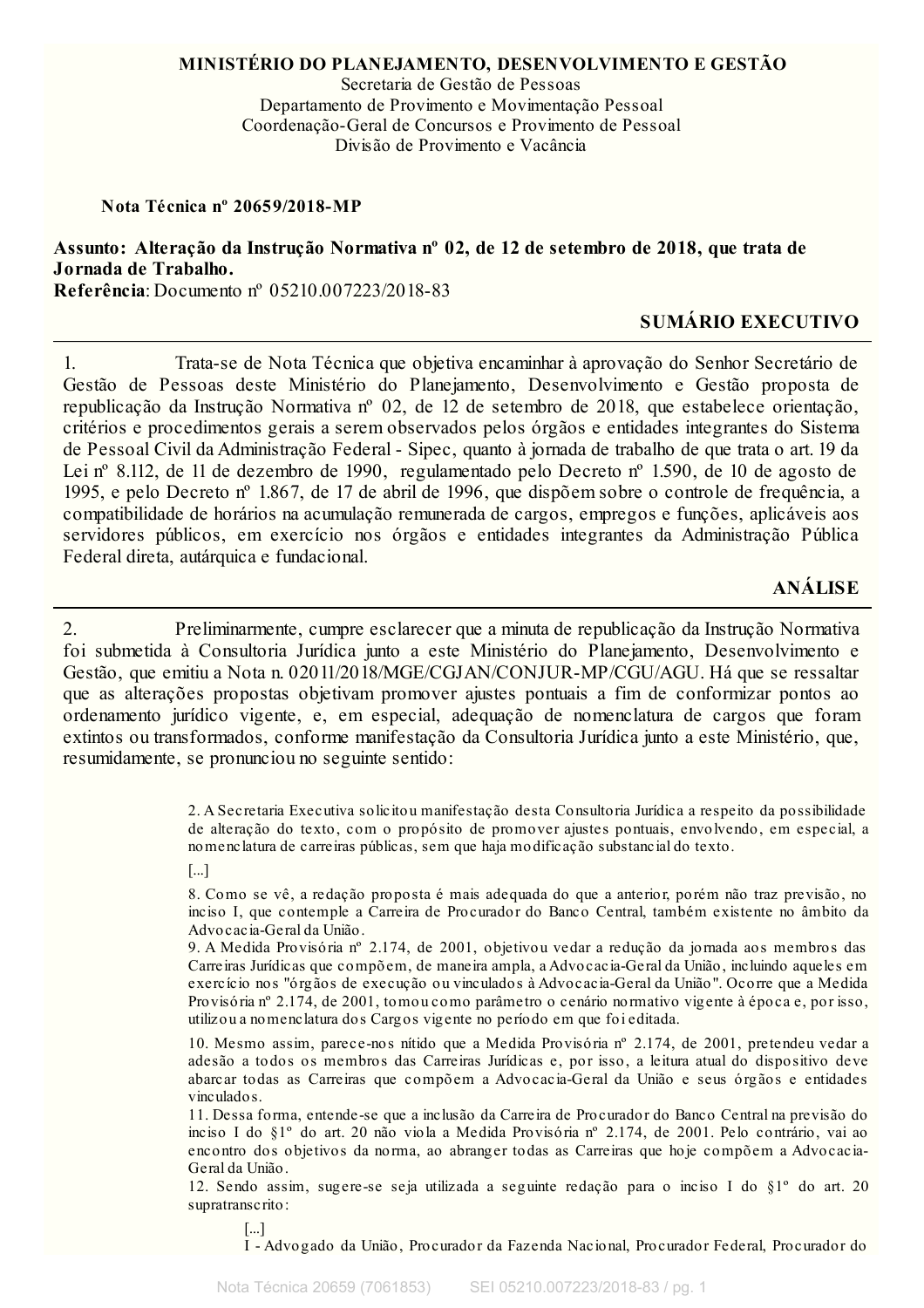Banco Central do Brasil e os ocupantes de cargos dos quadros suplementares em extinção previstos no art. 46 da Medida Provisória nº 2.229-43, de 6 de setembro de 2001;

 $\lceil ... \rceil$ 

16. Nessa medida, entende-se que é viável a mera republicação do ato normativo, sem a necessidade de se editar norma alteradora para a implementação das medidas propostas, observada as ressalvas contidas nesta Nota, em especial nos parágrafos 7 a 12. Por isso, sugere-se a adequação da minuta encaminhada pela SGP ao modelo de republicação de ato normativo.

Considerando-se determinação expressa no Decreto nº 1.867, de 1996, ressalvou-se a  $3.$ obrigatoriedade do controle eletrônico diário de frequência do servidor público em exercício na Administração Pública Federal direta, autárquica e fundacional. A fim de se unificar o referido controle, ponderou-se pela necessidade de se estabelecer que o registro deverá ser realizado no início da jornada diária, na saída e no retorno do intervalo para as refeições, e ao término da jornada diária. Porém, em observância ao disposto no Decreto nº 1.590, de 1995, tal determinação não se aplica aos ocupantes dos cargos elencados no art. 6°, § 7° do referido decreto. Nesse sentido, inicialmente, estabeleceu-se a seguinte redação para o art. 8° da IN nº 2, de 2018:

> Art. 8º No âmbito da Administração Pública Federal direta, autárquica e fundacional somente serão dispensados do controle eletrônico de frequência os ocupantes de cargos de:

I - Natureza Especial;

II- Grupo-Direção e Assessoramento Superiores - DAS, iguais ou superiores ao nível 4;

III - Direção - CD, hierarquicamente iguais ou superiores a DAS 4 ou CD - 3;

IV - Professor da Carreira de Magistério Superior do Plano Unico de Classificação e Retribuição de Cargos e Empregos; e

V - Pesquisador e Tecnologista do Plano de Carreira para a área de Ciência e Tecnologia.

§ 1º No interesse do serviço, o dirigente máximo do órgão ou entidade poderá manter o controle eletrônico de frequência dos ocupantes de cargo de Pesquisador e Tecnologista do Plano de Carreira para a área de Ciência e Tecnologia, conforme as características das atividades de cada entidade.

§ 2° Ficam também dispensados do controle eletrônico de frequência os servidores participantes do programa de gestão, de que trata o § 6° do art. 6° do Decreto nº 1.590, de 10 de agosto de 1995.

 $\overline{4}$ . No entanto, percebeu-se que o cargo de Professor da Carreira de Magistério Superior do Plano Único de Classificação e Retribuição de Cargos e Emprego, por meio da Lei nº 12.272, de 28 de dezembro de 2012, foi estruturado em Carreira de Magistério Superior do Plano de Carreiras e Cargos de Magistério Federal. Além disso, com o intuito de aclarar os cargos comissionados dispensados do controle de frequência entendeu-se pertinente aglutiná-los em um único inciso. Vejamos as alterações propostas para o art. 8º da Instrução Normativa nº 2, de 2018:

> Art. 1<sup>°</sup> Os incisos do art. 8<sup>°</sup> da Instrução Normativa nº 2, de 12 de setembro de 2018, passa a vigorar com a seguinte redação:

Art.  $8^\circ$ . ...

I - Natureza Especial;

II- Grupo-Direção e Assessoramento Superiores - DAS, iguais ou superiores ao nível 4, ou equivalentes;

III - Professor do Magistério Superior da Carreira de Magistério Superior, de que trata a Lei nº 12.772, de 28 de dezembro de 2012; e

IV - Pesquisador e Tecnologista do Plano de Carreira para a área de Ciência e Tecnologia.

Verificou-se, ainda, com a edição da referida IN inadequações de remissão disposta no 5. §4° do art. 13 e textual no art. 15. Desse modo, os referidos trechos passam a vigorar com a seguinte redação:

Redação original:

Art. 13. ...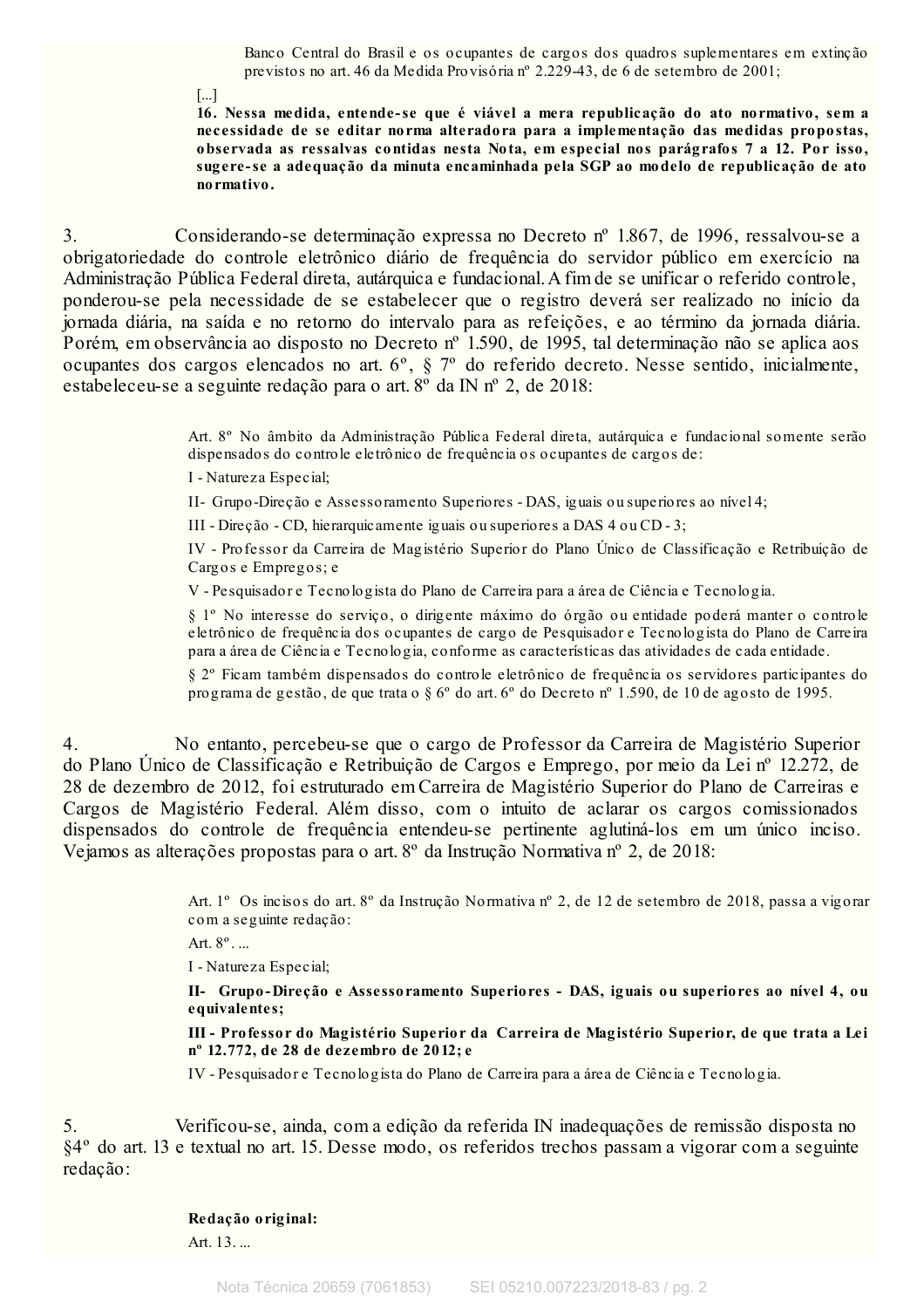$\S 4^{\circ}$  As ausências de que trata o caput que superarem os limites estabelecidos no  $\S 3^{\circ}$  serão objeto de compensação, em conformidade com o disposto no § 2º do art. 13 desta Instrução Normativa.

### Redação proposta:

Art. 13. ...

§ 4° As ausências de que trata o caput que superarem os limites estabelecidos no § 3° serão objeto de compensação, em conformidade com o disposto no § 2º do art. 12 desta Instrução Normativa.

#### Redação original:

Art. 15. Compete aos Ministros de Estado e aos dirigentes máximos de autarquias e fundações órgão e entidades autorizar e definir os serviços aos quais se aplicam o plantão, a escala e o regime de turnos alternados por revezamento, respeitada a legislação específica.

#### Redação proposta:

Art. 15. Compete aos Ministros de Estado e aos dirigentes máximos de autarquias e fundações autorizar e definir os serviços aos quais se aplicam o plantão, a escala e o regime de turnos alternados por revezamento, respeitada a legislação específica.

6. Ainda, a referida Instrução Normativa, em seu art. 20, considerou o disposto na Medida Provisória nº 2.174-28, de 24 de agosto de 2001, prevendo que o servidor público da administração pública federal direta, autárquica e fundacional ocupante, exclusivamente, de cargo de provimento efetivo, poderá requerer a redução da jornada de trabalho de 8 (oito) horas diárias e 40 (quarenta) horas semanais para 6 (seis) ou 4 (quatro) horas diárias e, respectivamente, 30 (trinta) ou 20 (vinte) horas semanais, com remuneração proporcional mantendo-se a impossibilidade de requerimento aos integrantes das carreiras e cargos de que tratam os incisos I a III, V, VI do caput do art. 3º da referida MP, quais sejam:

### Art.  $3^{\circ}$  [...]

I - Advogado da União, Procurador da Fazenda Nacional e Assistente Jurídico da Advocacia-Geral da União:

II - Procurador Autárquico, Advogado e Assistente Jurídico dos órgãos de execução ou vinculados à Advocacia-Geral da União;

III - De fensor Público da União:

IV - Diplomata;

V - Delegado de Polícia Federal, Perito Criminal Federal, Escrivão de Polícia Federal, Agente de Polícia Federal, Papilo scopista, Policial Federal e Policial Rodoviário Federal; e

VI - Auditor-Fiscal da Receita Federal, Auditor-Fiscal da Previdência Social e Auditor-Fiscal do Trabalho.

 $\left[\ldots\right]$ 

Art. 5<sup>0</sup> É facultado ao servidor da administração pública direta, autárquica e fundacional, ocupante exclusivamente de cargo de provimento efetivo, requerer a redução da jornada de trabalho de oito horas diárias e quarenta semanais para seis ou quatro horas diárias e trinta ou vinte horas semanais, respectivamente, com remuneração proporcional, calculada sobre a totalidade da remuneração.

§ 1<sup>0</sup> O disposto no caput deste artigo não se aplica aos ocupantes de cargo de provimento efetivo das carreiras ou dos cargos de que tratamos incisos I a III e V e VI do caput do art. 3<sup>0</sup>.

 $82^{\circ}$ Observado o interesse da administração, a jornada reduzida com remuneração proporcional poderá ser concedida a critério da autoridade máxima do órgão ou da entidade a que se vincula o servidor, vedada a delegação de competência.

§ 3<sup>o</sup> A jornada reduzida poderá ser revertida em integral, a qualquer tempo, de ofício ou a pedido do servidor, de acordo com o juízo de conveniência e oportunidade da administração, ressalvado, em qualquer hipótese, o disposto no parágrafo único do art. 16.

 $\S 4^{\circ}$  O ato de concessão deverá conter, além dos dados funcionais do servidor, a data do início da redução da jornada, mediante publicação em boletim interno.

§ 5<sup>o</sup> O servidor que requerer a jornada de trabalho reduzida deverá permanecer submetido à jornada a que esteja sujeito até a data de início fixada no ato de concessão.

Art.  $6^{\circ}$  Além do disposto no § 1<sup>o</sup> do art.  $5^{\circ}$ , é vedada a concessão de jornada de trabalho reduzida com remuneração proporcional ao servidor: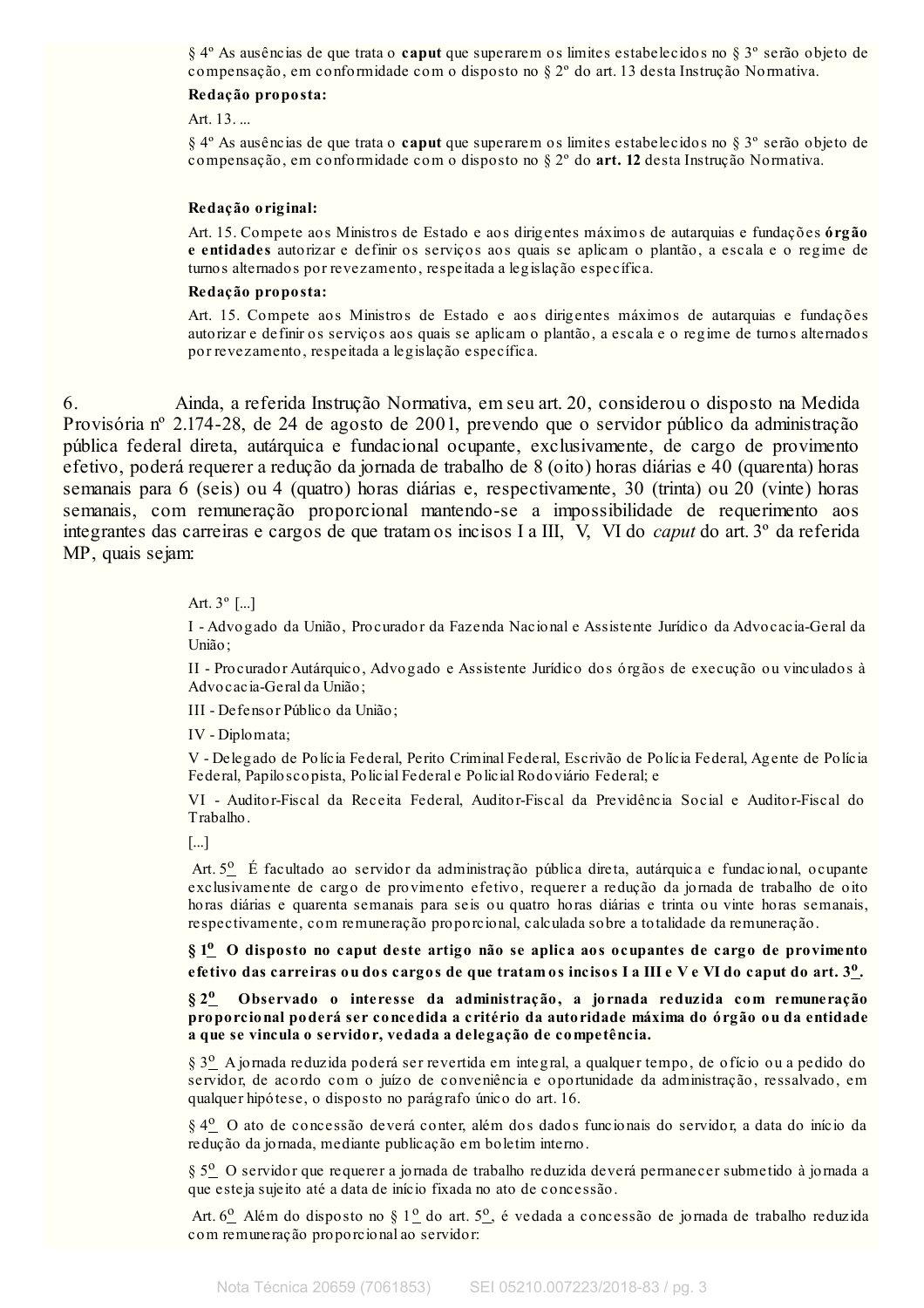I - sujeito à duração de trabalho estabelecida em leis especiais; ou

II - ocupante de cargo efetivo submetido à dedicação exclusiva.

Seguindo o disposto acima, inicialmente, a referida IN publicou o seguinte texto:

Art. 20. ...

 $7.$ 

§ 1º Não poderão requerer a redução de jornada os servidores integrantes das seguintes carreiras e  $c$  arg  $o$  s:

I - Advogado da União, Procurador da Fazenda Nacional e Assistente Jurídico da Advocacia-Geral da União;

II - Procurador Autárquico, Advogado e Assistente Jurídico dos órgãos de execução ou vinculados à Advocacia-Geral da União;

III - Delegado de Polícia Federal, Perito Criminal Federal, Escrivão de Polícia Federal, Agente de Polícia Federal, Papiloscopista, Policial Federal e Policial Rodoviário Federal; e

IV - Auditor-Fiscal da Receita Federal, Auditor-Fiscal da Previdência Social e Auditor-Fiscal do Trabalho.

No entanto, em razão do contido na Nota n. 02011/2018/MGE/CGJAN/CONJUR-8. MP/CGU/AGU e da transformação do cargo de Auditor-Fiscal da Previdência Social, disposto art. 10 da Lei nº 11.457, de 16 de março de 2007, propõe-se nova redação ao art. 20 da IN conforme a seguir:

### Art.  $20...$

§ 1<sup>°</sup> Não poderão requerer a redução de jornada os servidores integrantes das seguintes carreiras e  $cargos:$ 

I - Advogado da União, Procurador da Fazenda Nacional, Procurador Federal, Procurador do Banco Central do Brasil e os ocupantes de cargos dos quadros suplementares em extinção previstos no art. 46 da Medida Provisória nº 2.229-43, de 6 de setembro de 2001;

II - Delegado de Polícia Federal, Perito Criminal Federal, Escrivão de Polícia Federal, Agente de Polícia Federal, Papilo scopista, Policial Federal e Policial Rodoviário Federal; e

III - Auditor-Fiscal da Receita Federal e Auditor-Fiscal do Trabalho.

 $9<sub>1</sub>$ Ainda em relação ao art. 20, especificamente no  $\S 2^{\circ}$ , em que pese a intenção inicial de se manter a redação dada na MP nº 2.174-28/2001, a fim de que não haja dúvidas em relação a intenção IN e considerando todo do  $texto$ reproduzido na  $\Omega$ disposto na Nota Técnica 40/2015/CGNOR/DENOP/SEGEP/MP, anexa 7022183, e a correspondência eletrônica, anexa (7066017), as quais em interpretação sistemática das vedações constantes do  $\S1^{\circ}$  do art. 5° o inciso II do art. 6° da MP 2.174, de 2001, consignaram que:

> 1. Em continuidade, a segunda vedação a ser analisada, presente no inciso II do art. 6° da Medida Provisória nº 2.174-28, de 2001, para sua correta interpretação, necessário estabelecer o alcance do instituto da dedicação exclusiva que, no atual contexto legislativo da Administração Pública, pode ser assim entendido:

> a) um regime de trabalho pelo qual opta o servidor, e que lhe exige dedicar seus esforços integralmente às atividades da Carreira do Magistério Superior[2], razão pela qual recebe um acréscimo remuneratório de 50% do salário básico (art. 31, § 5°, a, do Dec. 94.664/87); e

> b) uma vedação tão somente ao desempenho de outras atividades remuneradas, ressalvado o exercício do magistério e de atividades não remuneradas, desde comprovada a compatibilidade de horários, bem como a inexistência de potencial conflito de interesses entre as atividades exercidas e as atribuições do cargo efetivo, observando-se o que dispõe a Lei nº 12.813, de 16 de maio de 2013.

> 12. Pois bem. A diferenciação acima, aplicada ao inciso II do art. 6° da MP 2174-28, de 2001 (caso concreto avaliado), permite a compreensão de que essa vedação não atinge os servidores para os quais a dedicação exclusiva seja tão somente uma vedação à acumulação de cargos, e não um regime de trabalho, raciocínio que abrange grande parte dos servidores que recebem por subsídio, abarcados pelas carreiras contidas da Lein<sup>o</sup> 11.890, de 24 de dezembro de 2008.

> 13. Todavia, a contrario sensu, aos servidores que, por opção, se submetem ao regime de trabalho intitulado dedicação exclusiva (submetidos a regime especial, já ressalvada no inciso I do art. 6°).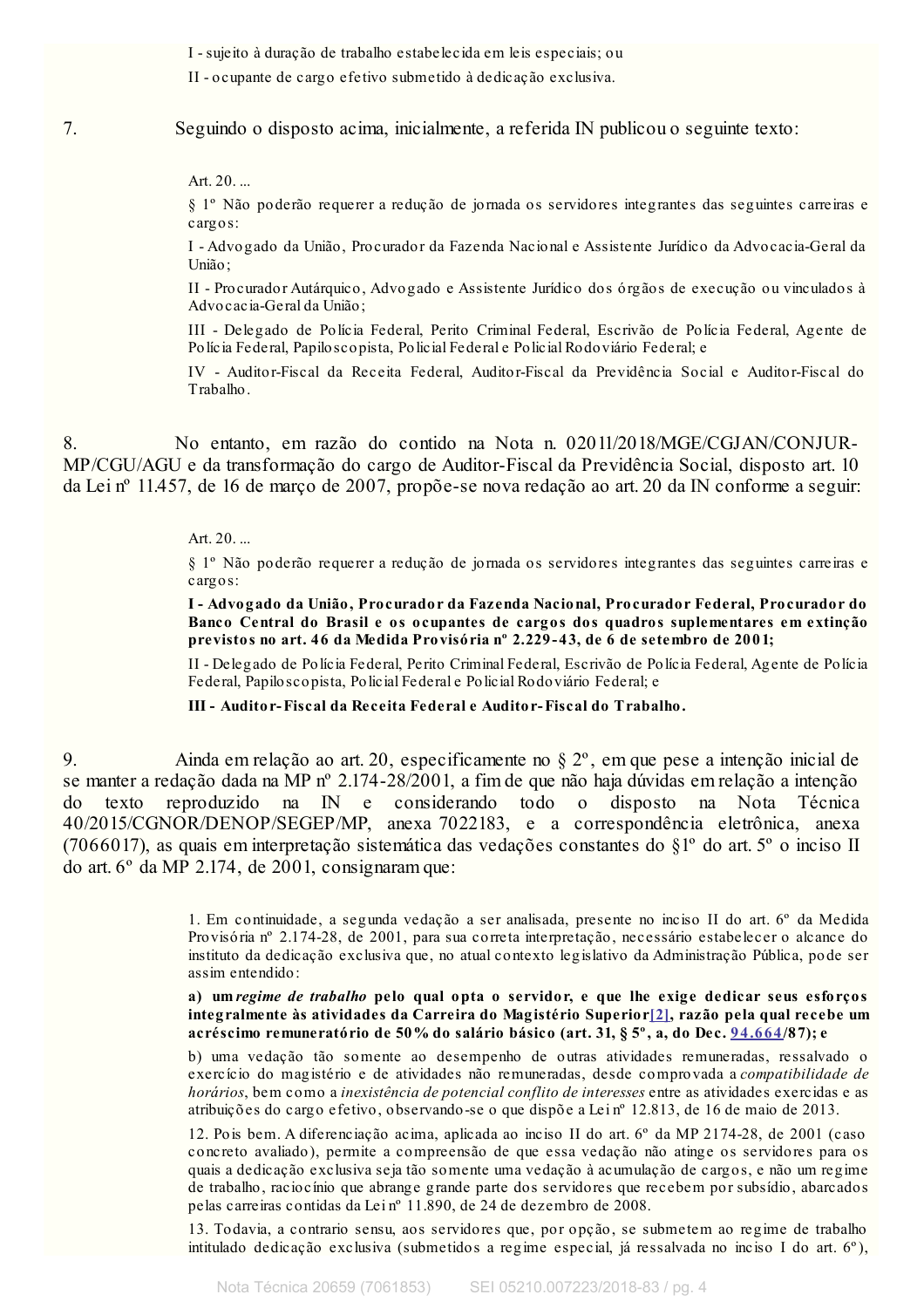regime esse que lhes garante, inclusive, um acréscimo remunetarório, e exatamente por isso, exige integralidade da jornada dos seus optantes, a redução de jornada com base nesta MP não se faz possível.

 $\lceil$ ...]

15. Pelo exposto, com sustentação na análise técnica acima delineada, entende esta Secretaria de Gestão Pública pela possibilidade de redução de jornada, com redução proporcional de remuneração, lastreada na MP nº 2174, de 2001, aos servidores submetidos à dedicação exclusiva, inclusive os que recebem por subsídio, à exceção, considerando os limites jurídicos e da hermenêutica: (i) daqueles cuja dedicação exclusiva seja um regime de trabalho optativo e ensejador de acréscimo remuneratório, portanto especial e autônomo e assim não atingível pela MP nº 2.174, de 2001; (ii) dos ocupantes dos cargos taxativamente arrolados no §1° do art. 5° da MP 2174, de 2001, para os quais somente alteração legislativa pode permitir a redução em apreço; e (iii) daqueles submetidos a jornadas dispostas em leis especiais, que, via de regra, já são menores que 40 h semanais.

 $10.$ 

Pelo exposto propõe-se a seguinte redação ao inciso II do  $\S2^{\circ}$  do art. 20, vejamos:

Art. 20. ......  $\lceil ... \rceil$ § 2º Além do disposto no § 1º é vedada a concessão de jornada de trabalho reduzida com remuneração proporcional ao servidor.  $\cdots$ II - integrantes da Carreira de Magistério de 1º e 2º Graus e da Carreira de Magistério Superior submetidos à dedicação exclusiva.

**CONCLUSÃO** 

 $11.$ Por todo o exposto, submete-se a presente Nota Técnica e a Instrução Normativa, anexa (7066058), para assinatura do Senhor Secretário de Gestão de Pessoas, sugerindo, ainda, ampla divulgação aos órgãos e entidades integrantes do Sipec.

À deliberação da Senhora Coordenadora-Geral de Concursos e Provimento de Pessoal.

## **MÁRCIA ALVES DE ASSIS**

Chefe da Divisão de Provimento e Vacância - DIPVA

De acordo. À deliberação do Senhora Diretora do Departamento de Provimento e Movimentação de Pessoal

## **DIANA DE ANDRADE RODRIGUES**

Coordenadora-Geral de Concursos e Provimento de Pessoal

De acordo. À deliberação do Gabinete da Secretaria de Gestão de Pessoas.

## **NELEIDE ÁBILA**

Diretora do Departamento de Provimento e Movimentação de Pessoal

Aprovo. Publique-se a Instrução Normativa.

# SECRETARIA DE GESTÃO DE PESSOAS

Assinatura Eletrônica do Dirigente